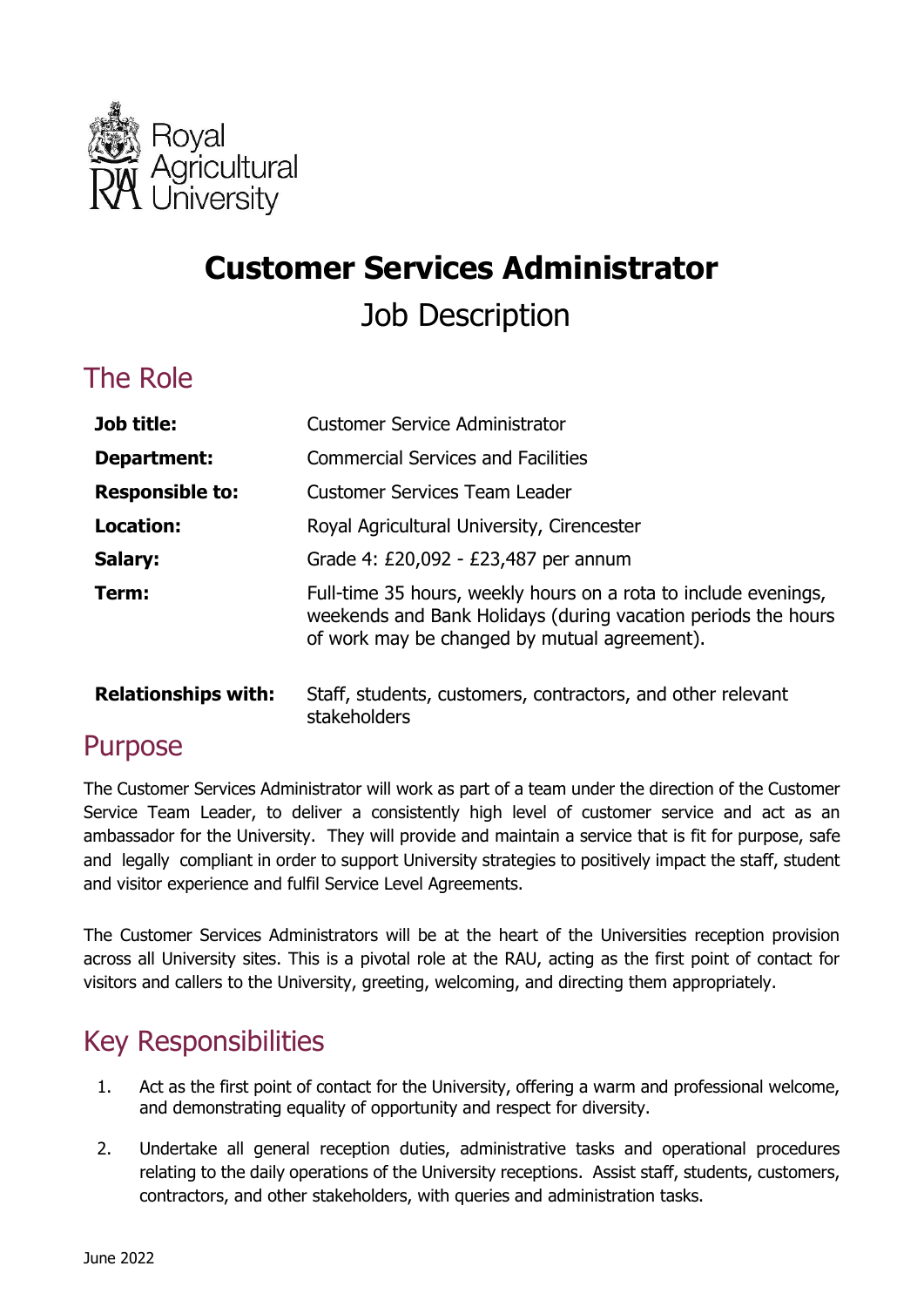- 3. Receive all incoming calls to the University, assist visitors and manage the reception email account. Respond to enquiries, complaints and other ad hoc queries. Ensure all queries are resolved or progressed quickly and efficiently.
- 4. As required, monitor and action the security CCTV, burglar alarms and fire alarms located within the Lodge. Instigate emergency procedures as required.
- 5. Coordinate requests for first aid, and report them to the Duty Officer or Duty First Aider as required. Monitor and re-fill first aid boxes. Ensure that accident and incident reports are completed on the Engage system.
- 6. Work with the Estates & Facilities team to ensure the effective operation of car parking, access control barriers.
- 7. Manage residential key allocation requirements as instructed.
- 8. Monitor and maintain compliance with all Health & Safety legislation and all University policies and procedures.
- 9. Take delivery of student guns in accordance with University's Shotgun Policy and store appropriately.
- duties; bookings; payments; preparing invoices. Act as the point of contact and provider of 10. Assist with Bed & Breakfast and conference reservations including: key allocations; check in the internet connection instructions and charges for conference guests.
- 11.
- 12. Sort and distribute all incoming mail and parcels. Prepare all outgoing mail for collection, including the coordination of courier services.
- 13. Process ad hoc maintenance requests to the Maintenance team via the Quemis system. Contact the Duty Officer as and when required and liaise with on-site staff.
- 14. Arrange car, mini bus and coach hire and book taxis. Check, book and confirm travel arrangements as and when required.
- 15. Receive and record lost property.
- 16. Sell products held in reception and complete daily till reconciliations.
- 17. Conduct site tours as and when required.
- 18. Compile the end of shift report ensuring that actions are dealt with or escalated accordingly and hand over to the day/night team.
- 19. Be willing to work flexibly to help cover team absences when necessary.
- 20. Carry out other duties appropriate to the grade as requested by the Customer Services Team Leader.

#### General responsibilities: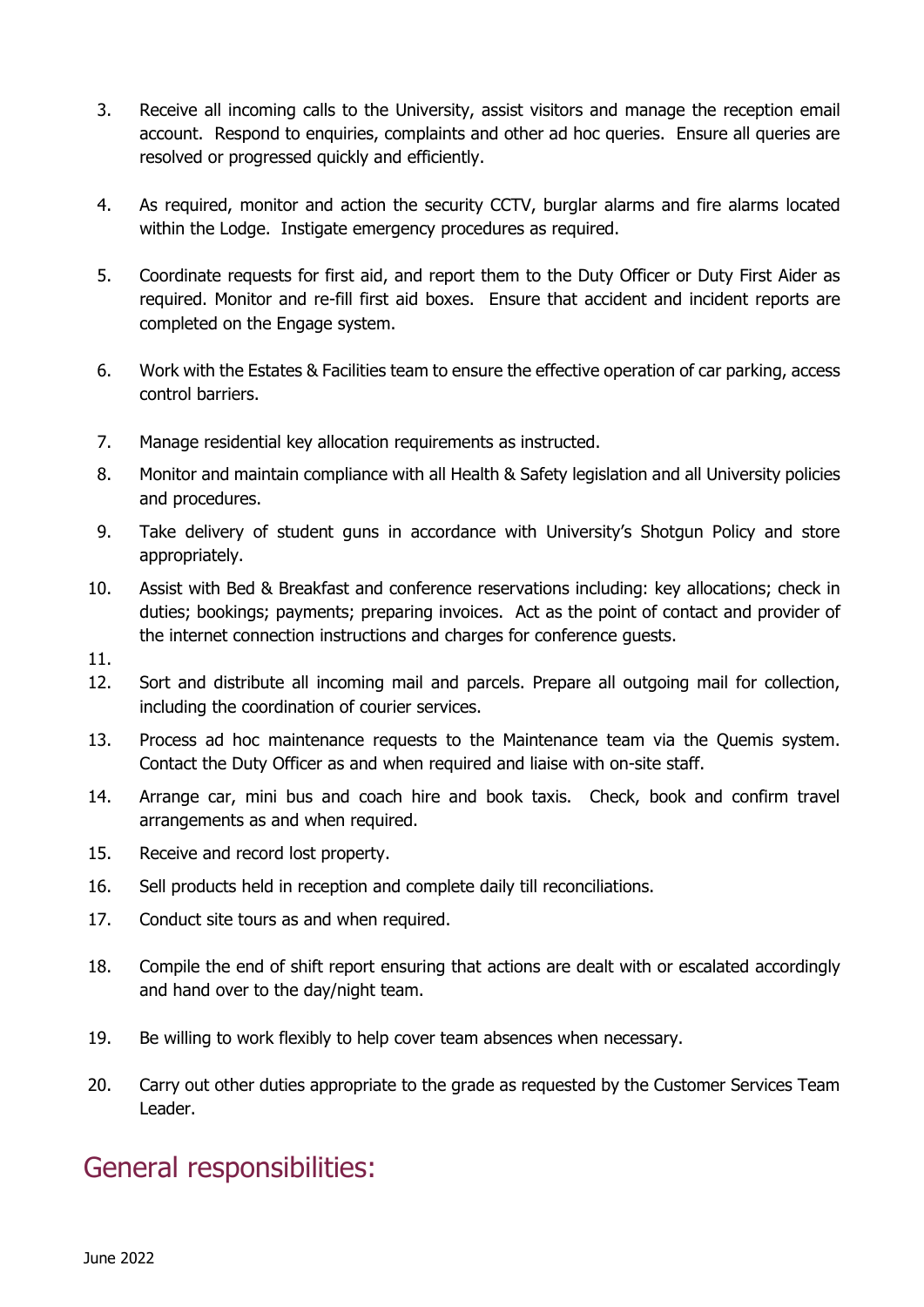- **The University is committed to equality of opportunity. All staff are required to comply with** current legislation, University policies and good practice guidance.
- All staff are required to act in a way that safeguards the health and wellbeing of children and vulnerable adults at all times. The post holder must be familiar with and adhere to appropriate safeguarding policies and guidance and participate in related mandatory/statutory training. Managers have a responsibility to ensure their team members understand their individual responsibilities with regard to safeguarding children and vulnerable adults.
- All staff are required to participate in the University appraisal process and should ensure they are familiar with the process and plan time to prepare for their appraisal. Following the appraisal, staff are expected to undertake in any necessary learning and development and work towards the objectives that have been set.
- The University expects staff to attend any training designated as mandatory and to undertake learning and development activities to support their role. Managers must facilitate learning and development within their teams.
- It is a condition of employment that staff will not disclose any information obtained in the course of their duties other than to those entitled to receive it. The post holder must ensure highly restricted information to which they have access remains confidential during and after their employment at Royal Agricultural University. All staff must undergo appropriate data that the confidentiality of personal data remains secure and that restricted information or protection training as required.
- All absence from work must be reported in accordance with the University's absence procedures and recorded on iTrent.
- The University acknowledges its responsibility to provide a safe, smoke free environment, to its employees, service users and visitors. It is the policy of the University not to allow smoking on University premises other than in specifically designated areas.

| <b>Requirements</b><br>The post holder must be able to demonstrate:                                      | <b>Essential</b><br>or<br><b>Desirable</b> | <b>Measured By</b><br>A) Application Form<br>B) Interview<br>C) Presentation |
|----------------------------------------------------------------------------------------------------------|--------------------------------------------|------------------------------------------------------------------------------|
| <b>Qualifications:</b>                                                                                   |                                            |                                                                              |
| A good standard of general education to GCSE level including<br>numeracy and literacy                    | Е                                          | А                                                                            |
| Shot Gun licence (full training can be provided and the<br>licence can be applied for by the University) | F                                          | A, B                                                                         |
| <b>Knowledge, Experience and Skills:</b>                                                                 |                                            |                                                                              |

### Person Specification